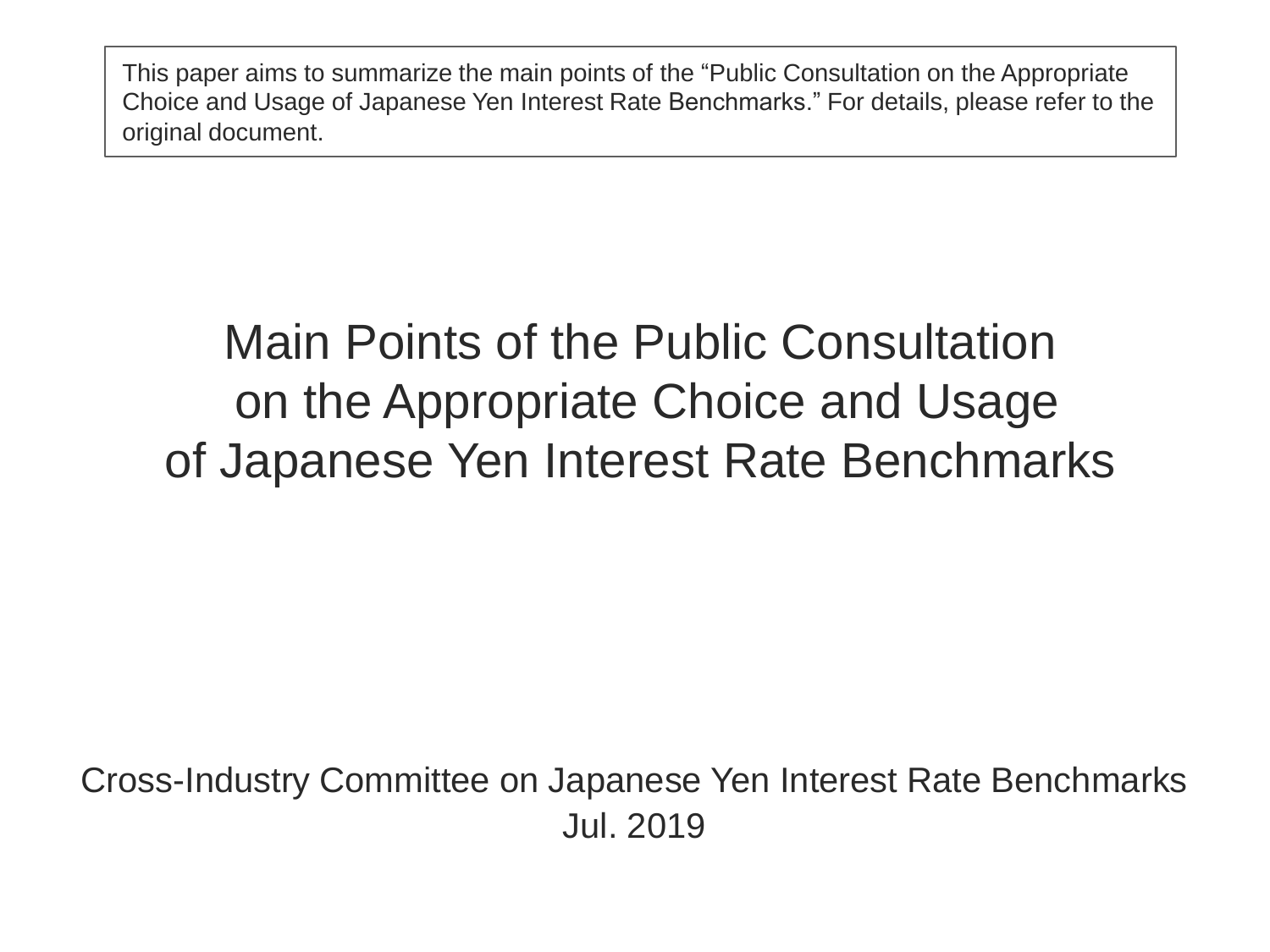### 1. Initiatives on Interest Rate Benchmark Reform

- Since 2014, interest rate benchmark reform has taken place based on the recommendations of the Financial Stability Board (FSB) to promote the usage of interest rate benchmarks in ways suited to the characteristics of financial instruments and financial transactions (multiple-rate approach). Specifically, deliberations have been made on the following two areas.
	- (1) Improving the reliability and robustness of IBORs (LIBOR, TIBOR, and EURIBOR), which are existing major interest rate benchmarks that include bank credit risk
	- (2) Developing and using nearly risk-free reference rates (RFRs) that hardly include bank credit risk
- However, since concerns about the sustainability of LIBOR beyond the end of 2021 have rapidly heightened, recent discussions have been centering on "preparations for the discontinuation of LIBOR." Also, the UK, the US and Switzerland have been deliberating in the direction of using RFRs as single benchmarks.



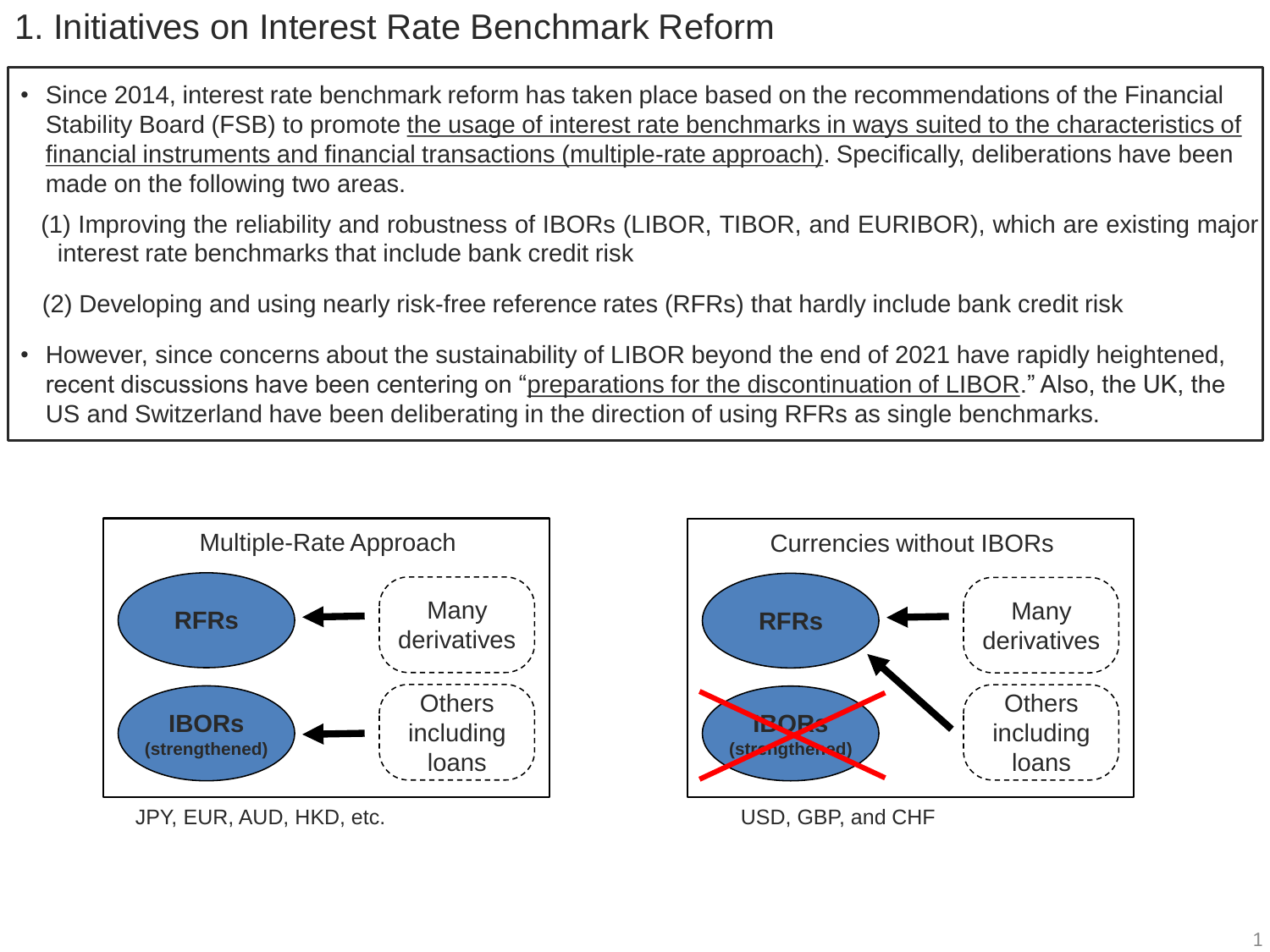# 2. Volume of financial products and transactions referencing LIBOR, etc.

- The total notional outstanding volume of transactions referencing key IBORs across the globe are estimated to be at around \$220 trillion as of 2014 (Note). In addition, various rules and practices are interdependent and are underpinned by LIBOR.
- ⇒ Each company will need to take initiatives to prepare for the permanent discontinuation of LIBOR.



Note: "Market Participants Group on Reforming Interest Rate Benchmarks" (Mar. 2014)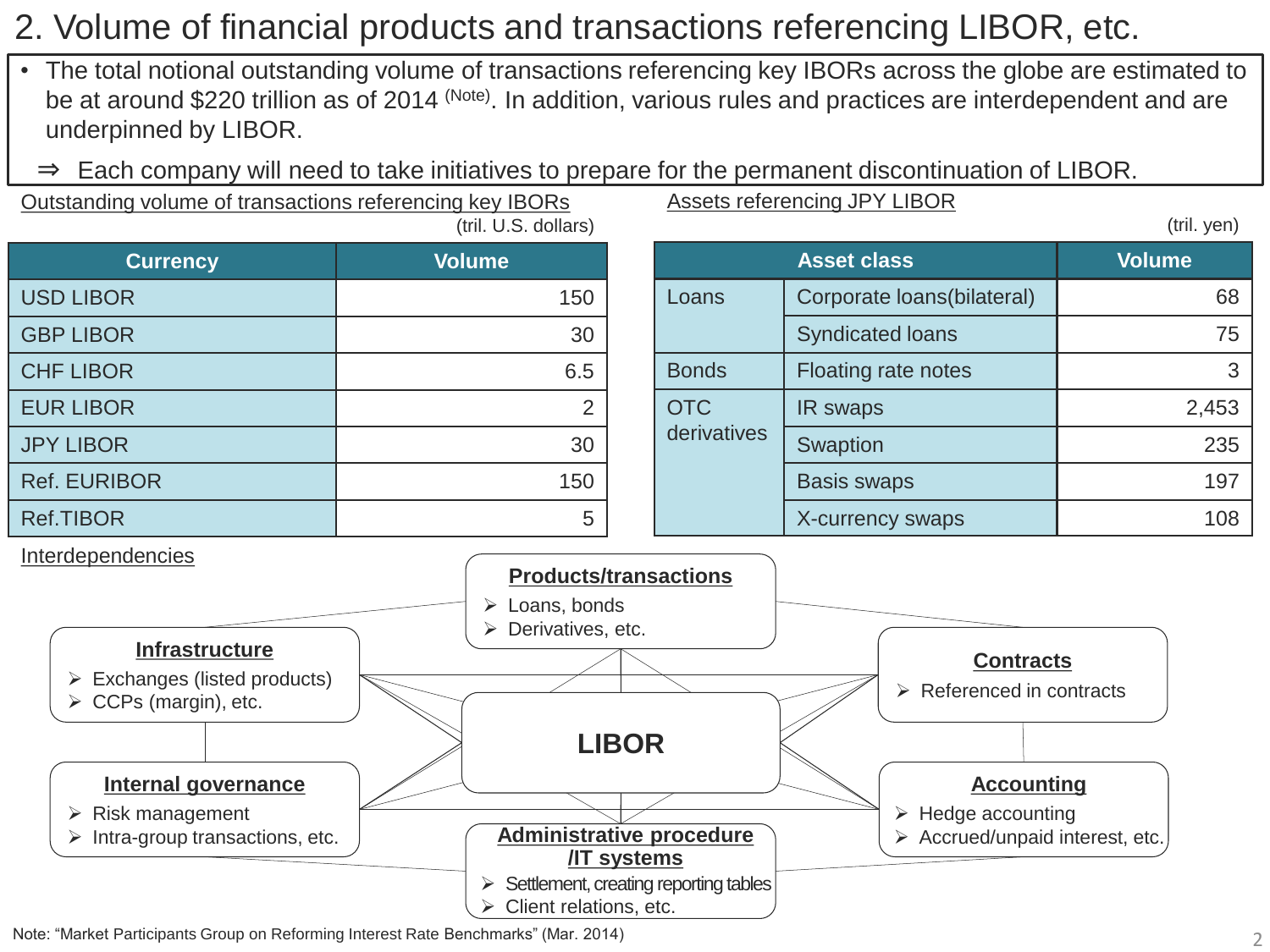### 3. Framework for deliberation by currency

- RFRs have been identified for each currency (the uncollateralized overnight call rate for Japan).
- The deliberating bodies in each currency are aiming to develop term reference rates based on RFRs as alternative benchmarks for LIBOR (for details on deliberations by currency, see Ref.1).
- The deliberations in each currency are conducted with private financial institutions taking initiative. In addition to financial institutions, institutions such as institutional investors and non-financial corporates take part in the deliberating bodies.

|                                               | <b>USD</b><br>$<$ FRB $\cdot$<br><b>FRBNY&gt;</b>   | <b>GBP</b><br><boe fca="" ·=""></boe>            | <b>CHF</b><br><snb></snb>            | <b>EUR</b><br>$<$ ECB $>$                                                | <b>JPY</b><br><bank japan="" of=""></bank>                |
|-----------------------------------------------|-----------------------------------------------------|--------------------------------------------------|--------------------------------------|--------------------------------------------------------------------------|-----------------------------------------------------------|
| <b>Identified</b><br><b>RFR<sub>s</sub></b>   | <b>Overnight Treasury</b><br>GC repo rate<br>(SOFR) | Uncollateralized<br>overnight rate<br>(SONIA)    | Overnight GC<br>repo rate<br>(SARON) | Uncollateralized<br>overnight rate<br>(ESTR)                             | Uncollateralized<br>overnight call rate<br>(TONA)         |
| Alternative<br><b>Benchmarks</b><br>for LIBOR | Term reference<br>rates based on<br><b>SOFR</b>     | Term reference<br>rates based on<br><b>SONIA</b> | <b>SARON</b><br>(Compounding)        | Term reference<br>rates based on<br>$\epsilon$ STR and<br><b>EURIBOR</b> | Term reference rates<br>based on TONA and<br><b>TIBOR</b> |

Note: < > shows the Secretariats of each deliberating body.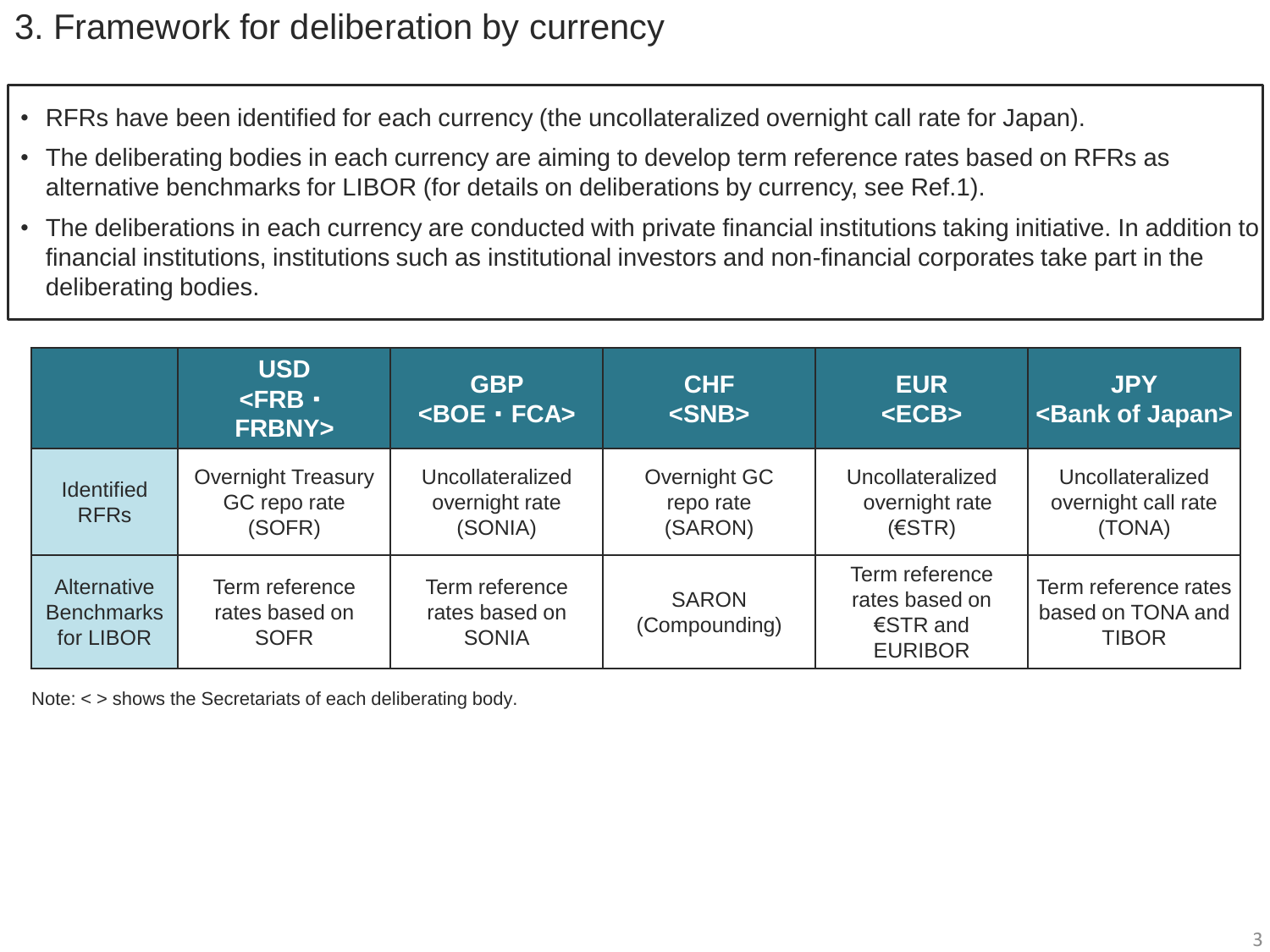### 4. Framework for deliberation in Japan

• The "Cross-Industry Committee on Japanese Yen Interest Rate Benchmarks" started deliberations in August 2018 since when it was established. Participants include not only financial institutions but also interest rate benchmark users, such as institutional investors and non-financial corporates (for details on the members and observers of the Committee, see Ref.2).



Sub-Groups deliberate on issues drawing on the views of practitioners or experts by product or theme under the Committee.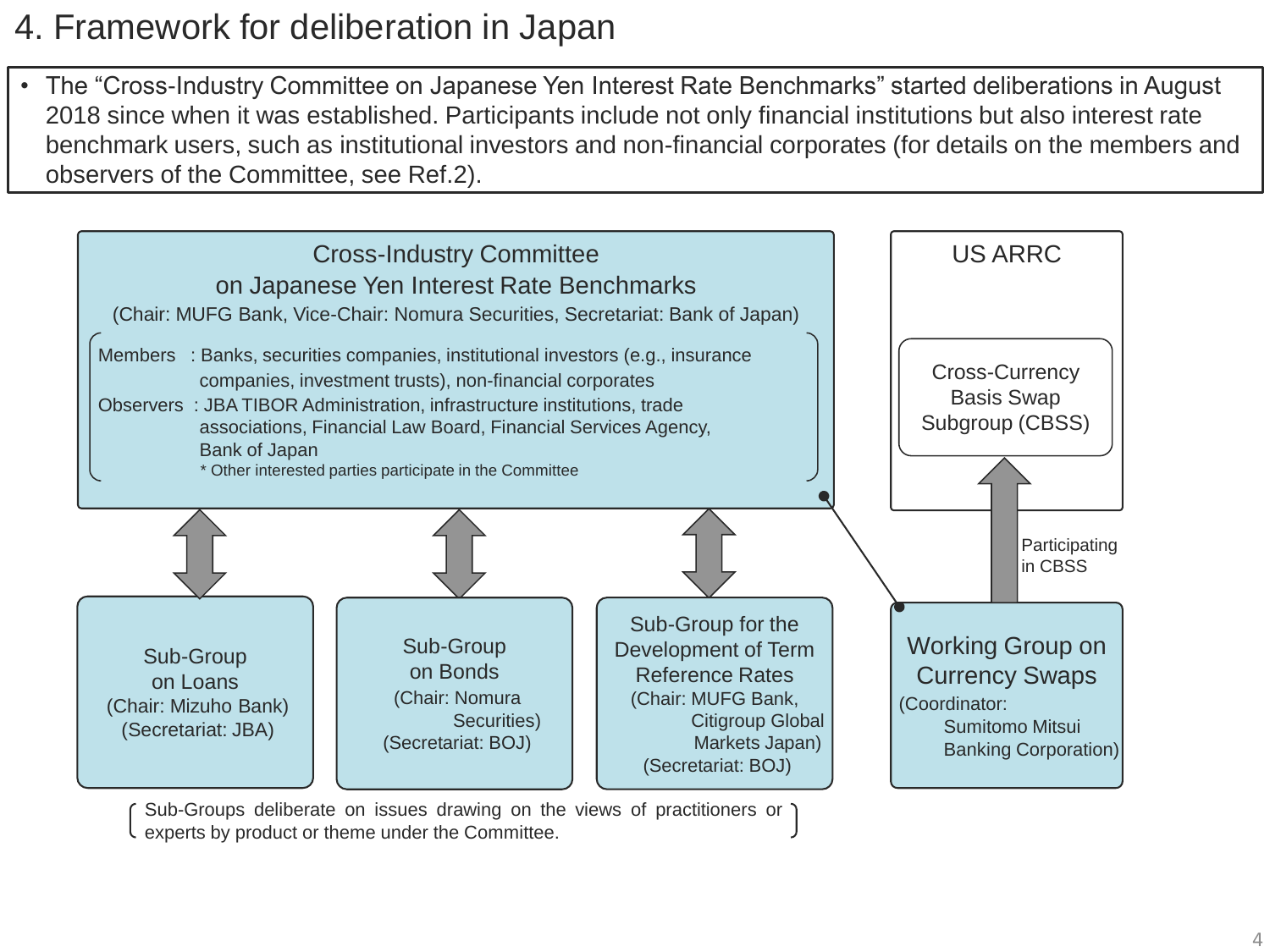## 5. Fundamental Approach

• The Committee has discussed transition and fallbacks which envisage the permanent discontinuation of JPY LIBOR for financial products and transactions referencing JPY LIBOR.

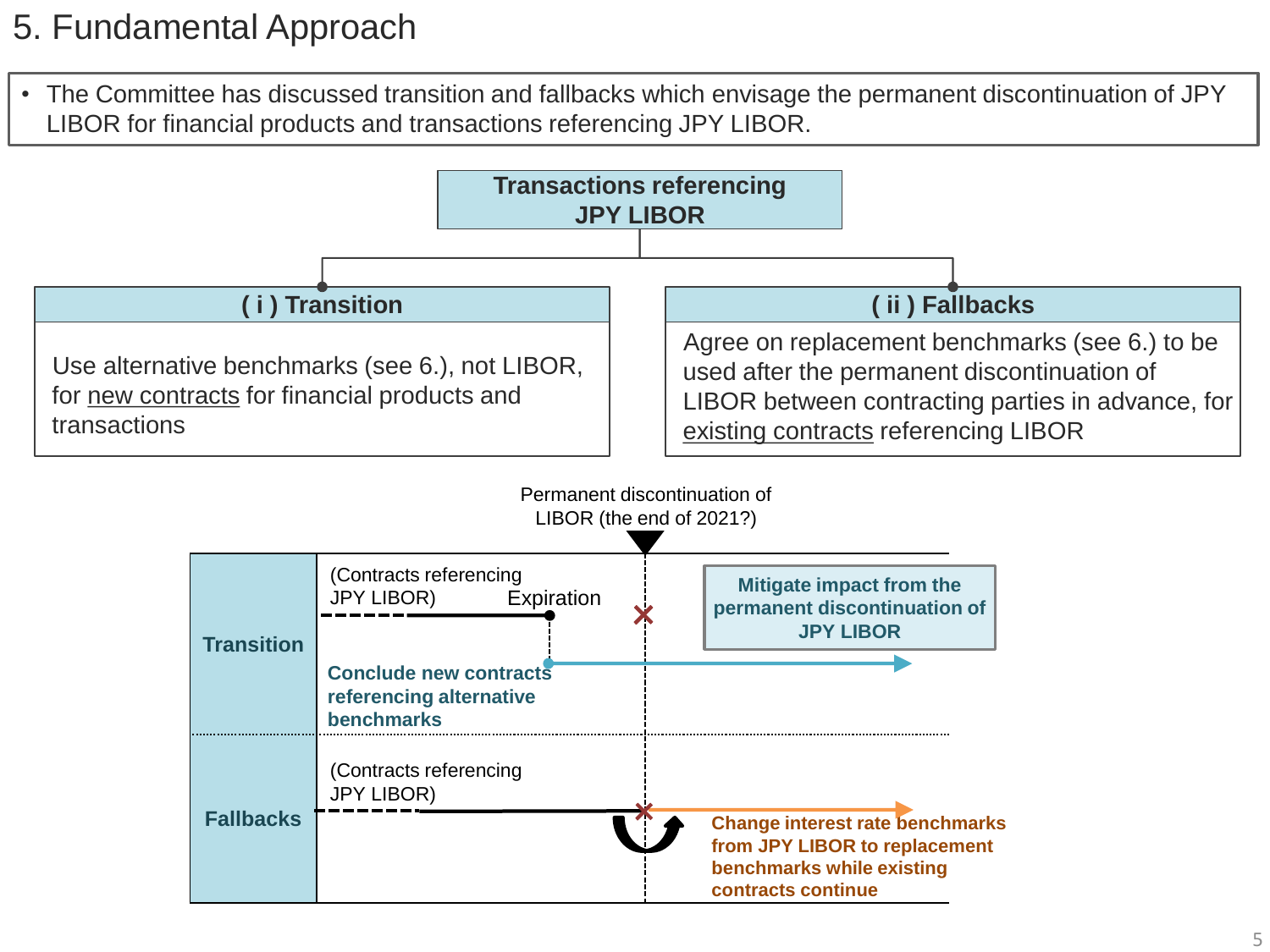### 6. Alternative Benchmark Options

• The Committee has deliberated on five options to be used as alternative benchmarks upon transition and fallback replacement benchmarks . More specifically, the options are Term Reference Rates based on the uncollateralized overnight call rate (TONA), which is a risk-free rate, and TIBOR, which is an existing benchmark (see Ref.3 for details on the requirements for Options (1), (2), and (3)).

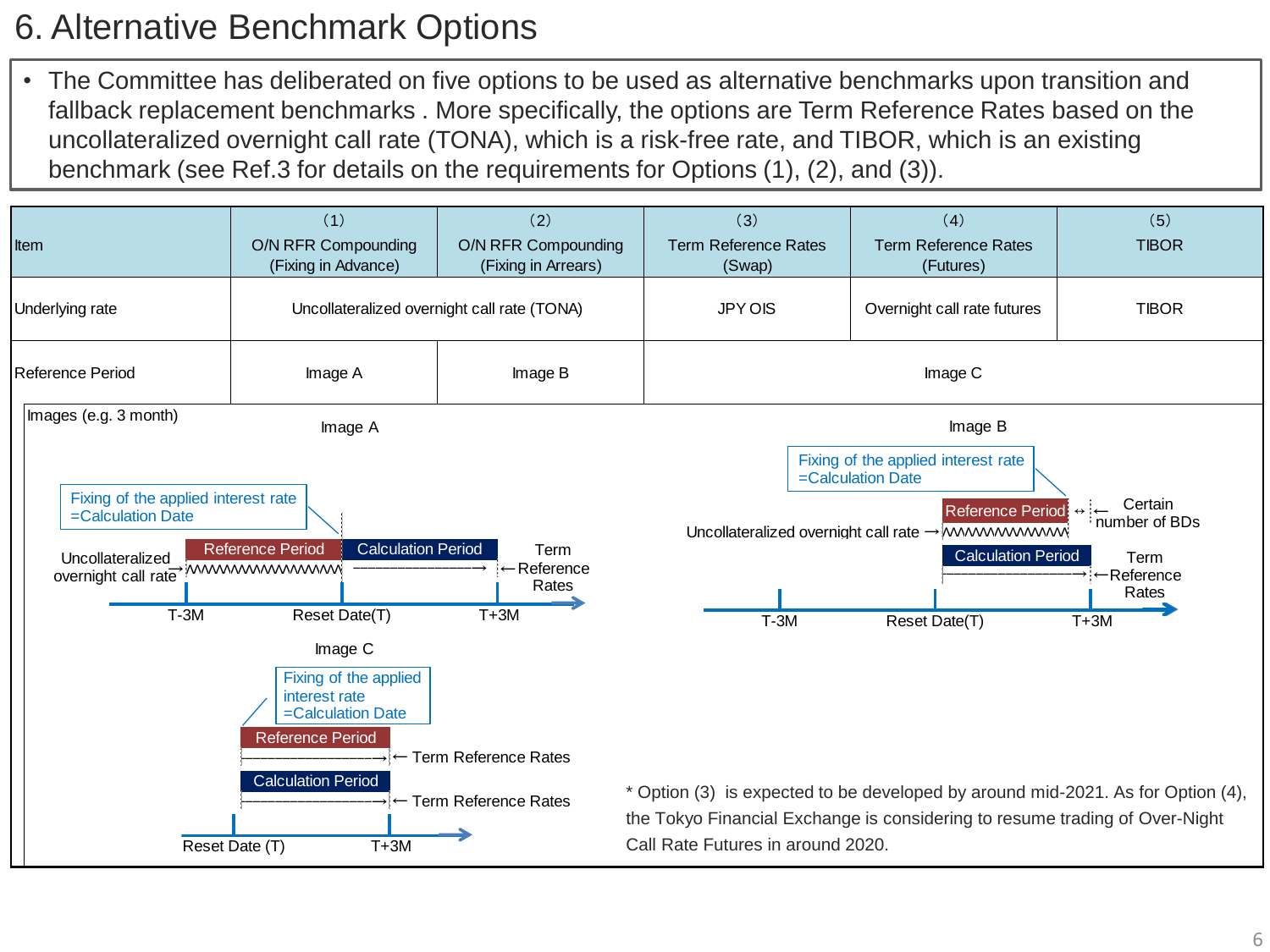### 7. Features of Alternative Benchmarks

• The features of alternative benchmarks, such as the components (e.g., credit risk premium of financial institutions) of alternative benchmark Options (1) to (5) shown in 6., and their historical fluctuations including in stress periods, should be well considered when selecting an alternative benchmark.



Source: Refinitiv

available since Oct. 2012.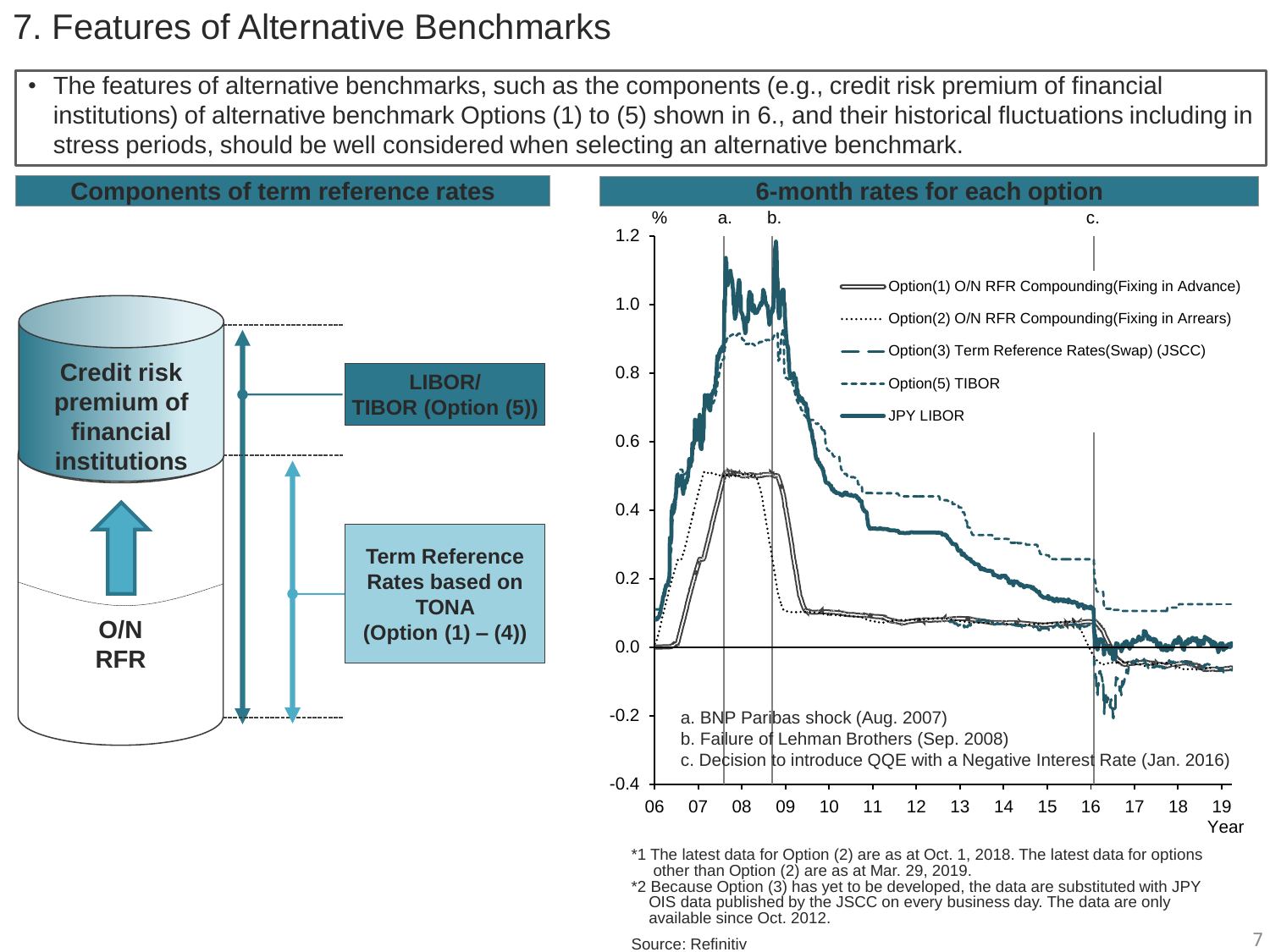### 8. Evaluation of Alternative Benchmark Options

- The Committee's present evaluation of alternative benchmark options is as follows.
	- $\triangleright$  Options (3) or (4) and Option (5), and Option (2) and Options (3) or (4) would be suitable for general use in loans and bonds, respectively.
- However, since Options (3) and (4) have yet to be developed, temporary use of Option (1), Option (2) or Option (5) must be explored until their development.

| <b>Products</b>    | <b>Options</b> | O/N RFR<br>Compounding<br>(Fixing in Advance) | O/N RFR<br>Compounding<br>(Fixing in Arrears) | $(3)$ or $(4)$<br><b>Term Reference</b><br>Rates | (5)<br><b>TIBOR</b> |
|--------------------|----------------|-----------------------------------------------|-----------------------------------------------|--------------------------------------------------|---------------------|
| Loans              |                |                                               |                                               |                                                  |                     |
| <b>Bonds</b>       |                |                                               |                                               |                                                  |                     |
| <b>Derivatives</b> |                |                                               |                                               | <b>Note</b>                                      | <b>Note</b>         |

: Options which would be suitable for general use : Options which are expected to be used to a certain extent

: Options which would not be suitable for general use

Note: While Option (2) is assumed to be used generally for derivatives, derivative transactions may be executed accordingly to loans and bonds when loans and bonds reference Options (3) or (4) and Option (5).

Options (3) (4) (5):

Like LIBOR, they are fixed in advance, and thus are compatible with existing operations and systems.

#### Option (2):

It is fixed in arrears, and thus is necessary to review existing operations and systems. Meanwhile, it is consistent with ISDA's consultation on fallbacks for derivatives.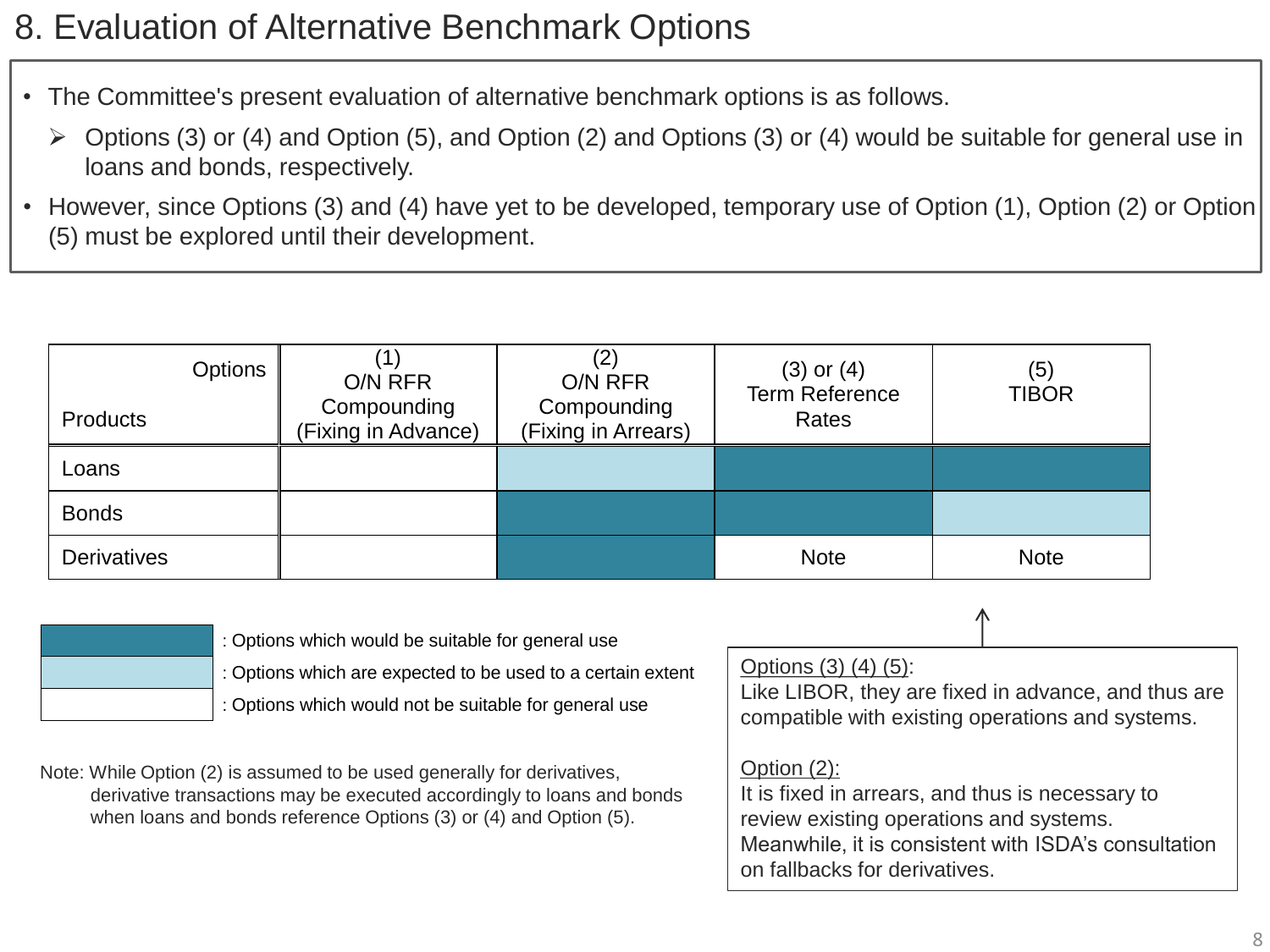### 9. Considerations regarding Fallbacks

- There is usually a difference (spread) between LIBOR and the replacement benchmark, meaning that a gain or a loss (value transfer) could arise between contracting parties upon activation of a fallback, and a spread adjustment is required to minimize value transfer.
- In addition, given that the spread becomes constant after activation of fallbacks and that there are differences between the trends in LIBOR and the replacement rate options as shown in 7., the trends and levels of a replacement rate (i.e., replacement benchmark + spread) could differ from those envisaged originally in the contract referencing LIBOR.
- Since these possibilities cannot be eliminated, the trends and features of alternative benchmarks (as illustrated in 7.) should be carefully considered when agreeing on replacement rates. Consideration should also be given to the possibility of a difference in value transfer depending on the spread adjustment methodology.

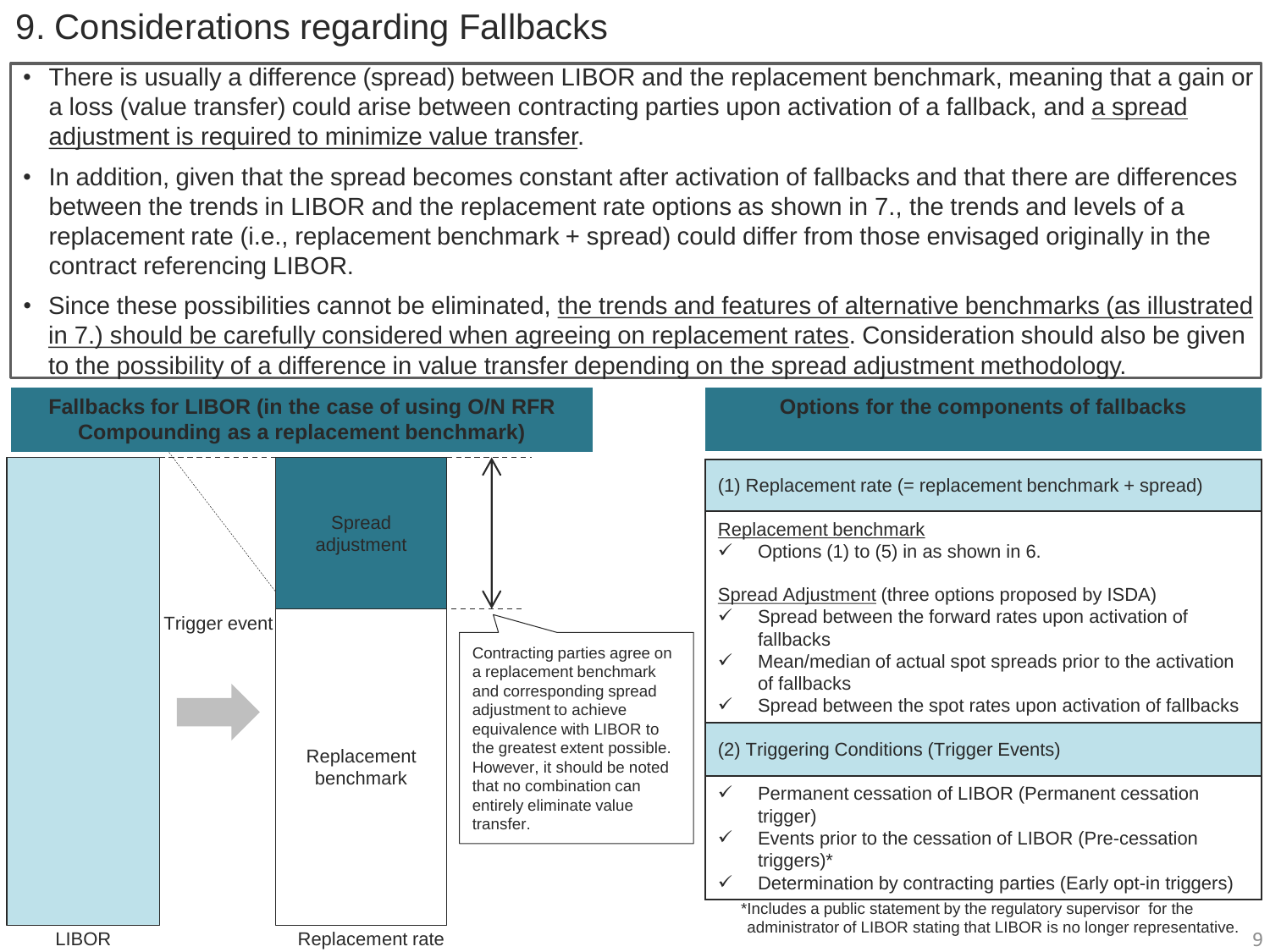• The Committee currently sets out the components of fallbacks by product as follows.

| <b>Components of</b><br><b>fallbacks</b>                                    | <b>Loans</b>                                                                                                                                                                                                                                                                                                                                                                                                                                                                                              | <b>Bonds</b>                                                                                                                                                                                                                                                                                                                                                                                         | <b>Ref. ISDA Derivatives</b><br>(Note 1)                                                                                                                                                                                    |
|-----------------------------------------------------------------------------|-----------------------------------------------------------------------------------------------------------------------------------------------------------------------------------------------------------------------------------------------------------------------------------------------------------------------------------------------------------------------------------------------------------------------------------------------------------------------------------------------------------|------------------------------------------------------------------------------------------------------------------------------------------------------------------------------------------------------------------------------------------------------------------------------------------------------------------------------------------------------------------------------------------------------|-----------------------------------------------------------------------------------------------------------------------------------------------------------------------------------------------------------------------------|
| (1) Replacement rate<br>(Replacement<br>benchmark and<br>spread adjustment) | Replacement benchmark:<br>Assumed to be any of: TIBOR, Term<br>Reference Rates (Swaps/Futures)<br>(Note 2), and O/N RFR Compounding<br>(Fixing in Arrears)<br><b>Spread Adjustment:</b><br>Mean/median of the actual spot<br>spreads prior to the triggering of a<br>fallback (publication not planned<br>except at ISDA)<br>A replacement rate could be<br>determined when (a) fallback<br>provisions are introduced (hardwired<br>approach) or when (b) fallbacks are<br>triggered (amendment approach) | Replacement benchmark:<br>Align with the fallbacks for ISDA<br>derivatives<br>However, Term Reference<br>Rates (Swaps/Futures) (Note 2)<br>and TIBOR are also assumed<br>as benchmarks depending on<br>the substance of transactions.<br><b>Spread Adjustment:</b><br>Mean/median of the actual spot<br>spreads prior to the triggering of a<br>fallback (publication not planned<br>except at ISDA) | Replacement benchmark:<br>O/N RFR Compounding<br>(Fixing in Arrears)<br><b>Spread Adjustment:</b><br>Mean/median of the<br>actual spot spreads prior<br>to the triggering of a<br>fallback (publication<br>planned by ISDA) |
| (2) Triggering<br>conditions (Trigger<br>events)                            | Align with the fallbacks for ISDA<br>derivatives<br>Early opt-in triggers could also be<br>$\bullet$<br>introduced                                                                                                                                                                                                                                                                                                                                                                                        | Align with the fallbacks for ISDA<br>$\bullet$<br>derivatives                                                                                                                                                                                                                                                                                                                                        | Introduce permanent<br>$\bullet$<br>cessation triggers<br>ISDA is currently holding<br>a public consultation on<br>pre-cessation triggers                                                                                   |

When introducing fallback provisions for corporate bonds, a Bondholder's meeting must be held in principle (see Ref.4).

Note 1: Based on ISDA's consultation (and the options supported there) on the replacement rate for when fallbacks are triggered in derivatives contracts referencing benchmarks such as JPY LIBOR and which are governed by the ISDA master agreement. It should be noted that the consultation does not eliminate the possibility that contracting parties could separately agree on other fallback arrangements.

Note 2: A waterfall structure could be adopted when using a Term Reference Rate as a replacement rate.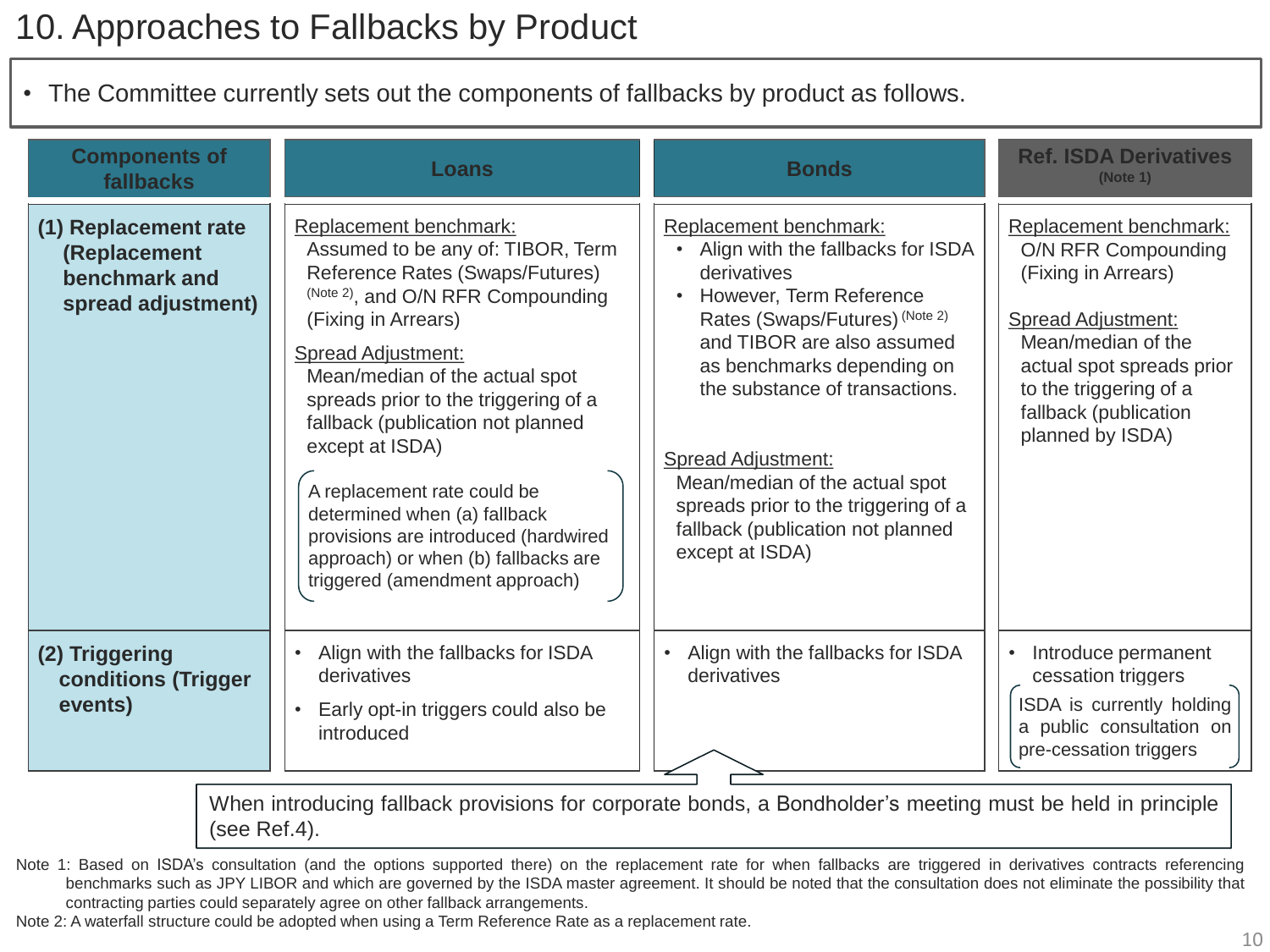### 11. Accounting Issues

- In considering transition and fallbacks, accounting issues, including whether hedge accounting could be applied in cases 1 and 2 below, should be explored depending on the state of transactions at each company.
- The Accounting Standards Board of Japan (ASBJ) is considering how to deal with the accounting issues arising from interest rate benchmark reform.

#### **Case 1**

**When the replacement benchmark of a hedged item and that of its hedging instrument to be used after the activation of fallbacks differ**

e.g., Upon the discontinuation of JPY LIBOR, a hedged item and a hedging instrument simultaneously fall back to their benchmarks which are different from each other.

|                                                  | <b>Current State</b> | <b>Simultaneous Triggering</b>                                    |
|--------------------------------------------------|----------------------|-------------------------------------------------------------------|
| <b>Hedged Item</b><br>(e.g., Loans, Bonds)       | <b>JPY LIBOR</b>     | Term RFR + Spread Adjustment                                      |
| <b>Hedging Instrument</b><br>(e.g., Derivatives) | <b>JPY LIBOR</b>     | O/N RFR Compounding (Fixing in<br>Arrears)<br>+ Spread Adjustment |

**Case 2 (With the replacement benchmarks being the same,) when the timing of activation of fallbacks for a hedged item and its hedging instrument differ because of a difference in trigger events between the two products**

> e.g., While the publication of JPY LIBOR continues, a trigger event occurs for a hedged item alone, resulting in a fallback to its replacement benchmark. Subsequently, upon the discontinuation of JPY LIBOR, a hedging instrument falls back to its replacement benchmark (which is identical to the hedged item's replacement benchmark).

|                                                  | <b>Current</b><br><b>State</b> | <b>Triggering of Hedged Item</b><br><b>Alone</b>                  | <b>Triggering of Hedging</b><br><b>Instrument</b>                 |
|--------------------------------------------------|--------------------------------|-------------------------------------------------------------------|-------------------------------------------------------------------|
| <b>Hedged Item</b><br>(e.g., Loans, Bonds)       | <b>JPY LIBOR</b>               | O/N RFR Compounding<br>(Fixing in Arrears)<br>+ Spread Adjustment | O/N RFR Compounding<br>(Fixing in Arrears)<br>+ Spread Adjustment |
| <b>Hedging Instrument</b><br>(e.g., Derivatives) | <b>JPY LIBOR</b>               | <b>JPY LIBOR</b>                                                  | O/N RFR Compounding<br>(Fixing in Arrears)<br>+ Spread Adjustment |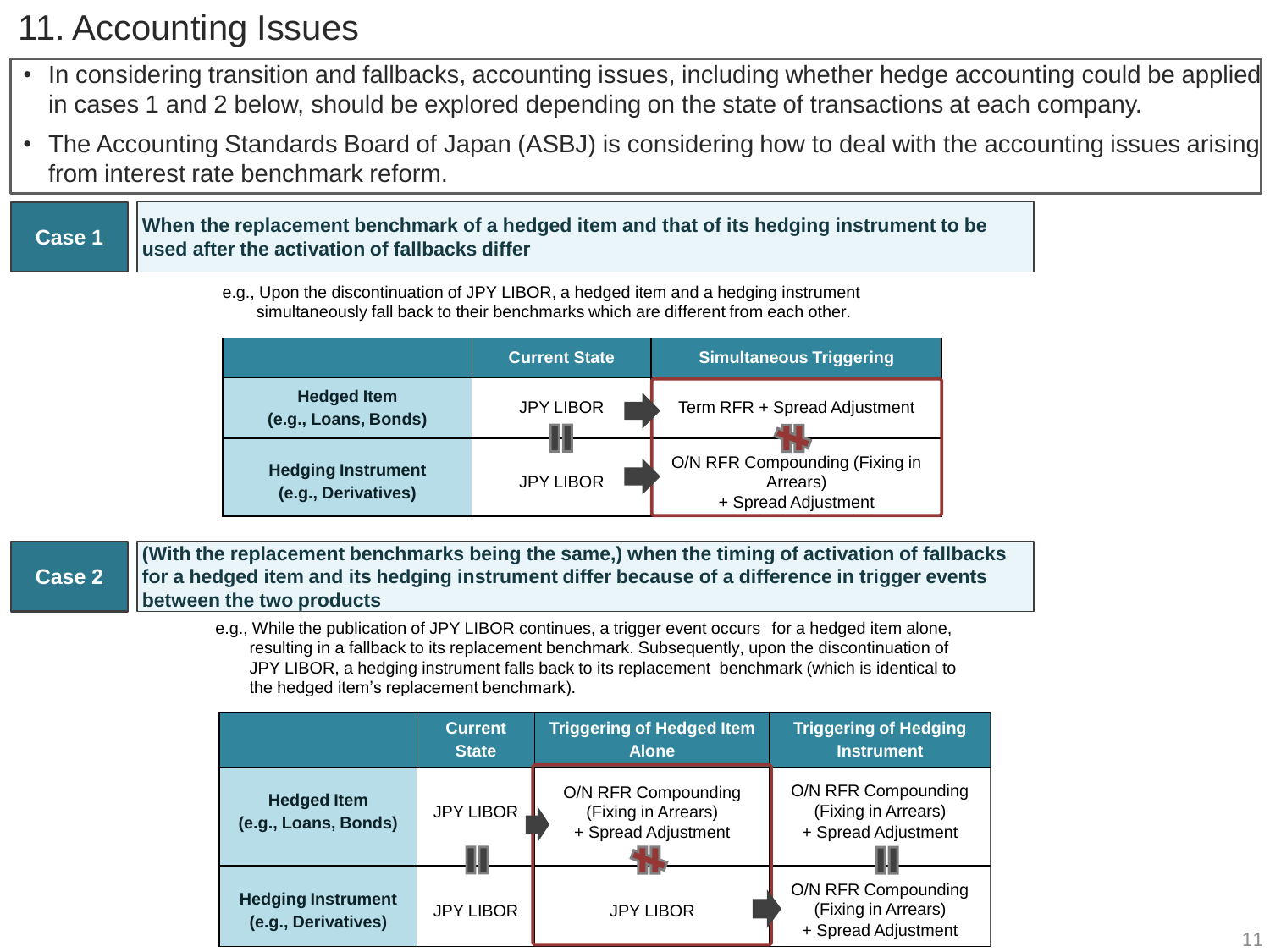### 12. Transition Plan

| <b>Item</b>                                                       |                                                                               |     | 2019                        |    |                                                                                                                                                                                                                    | 2020 |           | 2021 |    |              |                                                                               | 2022 |    |
|-------------------------------------------------------------------|-------------------------------------------------------------------------------|-----|-----------------------------|----|--------------------------------------------------------------------------------------------------------------------------------------------------------------------------------------------------------------------|------|-----------|------|----|--------------|-------------------------------------------------------------------------------|------|----|
|                                                                   |                                                                               | 3Q  | 4Q                          | 1Q | 2Q                                                                                                                                                                                                                 | 3Q   | <b>4Q</b> | 1Q   | 2Q | 3Q           | 4Q                                                                            | 1Q   | 2Q |
|                                                                   | Option (1) and Option (2)<br>Publication                                      |     | Publish the<br>deliverables |    | Publication by information vendors, etc.                                                                                                                                                                           |      |           |      |    |              |                                                                               |      |    |
| Development<br>of Term<br>Reference<br>Rates*                     | Option (3) (Phase1)<br>Publication of prototype rates                         | for | Preperation<br>publication  |    | Publication of prototype rates / Data validation and deliberation<br>whether the requirements should be improved                                                                                                   |      |           |      |    |              |                                                                               |      |    |
|                                                                   | Option (3) (Phase2)<br>Publication of production rates                        |     |                             |    | Establishment of administrator framework and actions for the<br>establishment of such a framework (including regulatory compliance)                                                                                |      |           |      |    | the schedule | Publication of production rates<br>*while making best efforts to move forward |      |    |
| Temporarily use Option (1),<br>Option (2) or Option (5)<br>Use of |                                                                               |     |                             |    | Temporary use of Option (1), Option (2) or Option (5)                                                                                                                                                              |      |           |      |    |              | Permanent use of Option (3) or Option (4)                                     |      |    |
| alternative<br>benchmarks                                         | Permanently use Option (1),<br>Option (2) or Option (5) from the<br>beginning |     |                             |    | Permanent use of Option (1), Option (2) or Option (5) from the beginning                                                                                                                                           |      |           |      |    |              |                                                                               |      |    |
| New contracts                                                     | Use alternative benchmarks as<br>a reference rate                             |     |                             |    | Transition to alternative benchmarks                                                                                                                                                                               |      |           |      |    |              |                                                                               |      |    |
|                                                                   | Hardwired Approach                                                            |     |                             |    | Introduction of fallback provisions                                                                                                                                                                                |      |           |      |    |              |                                                                               |      |    |
| Existing<br>contracts                                             | Amendment Approach                                                            |     |                             |    | Introduction of fallback provisions<br>*An "opt-in" trigger allows parties to initiate a transition to a new reference rate according<br>to the situation, even if LIBOR continues to exist and be representative. |      |           |      |    |              |                                                                               |      |    |
|                                                                   | Reference rate replacement                                                    |     |                             |    | Reference rate replacement from LIBOR to alternative benchmarks                                                                                                                                                    |      |           |      |    |              |                                                                               |      |    |

\*The publication timing may be moved around depending on the progress made in preparation by information vendors, and the administrator, etc. It is necessary to continue monitoring the progress made in deliberation about Option (4).

 $\overline{\phantom{a}}$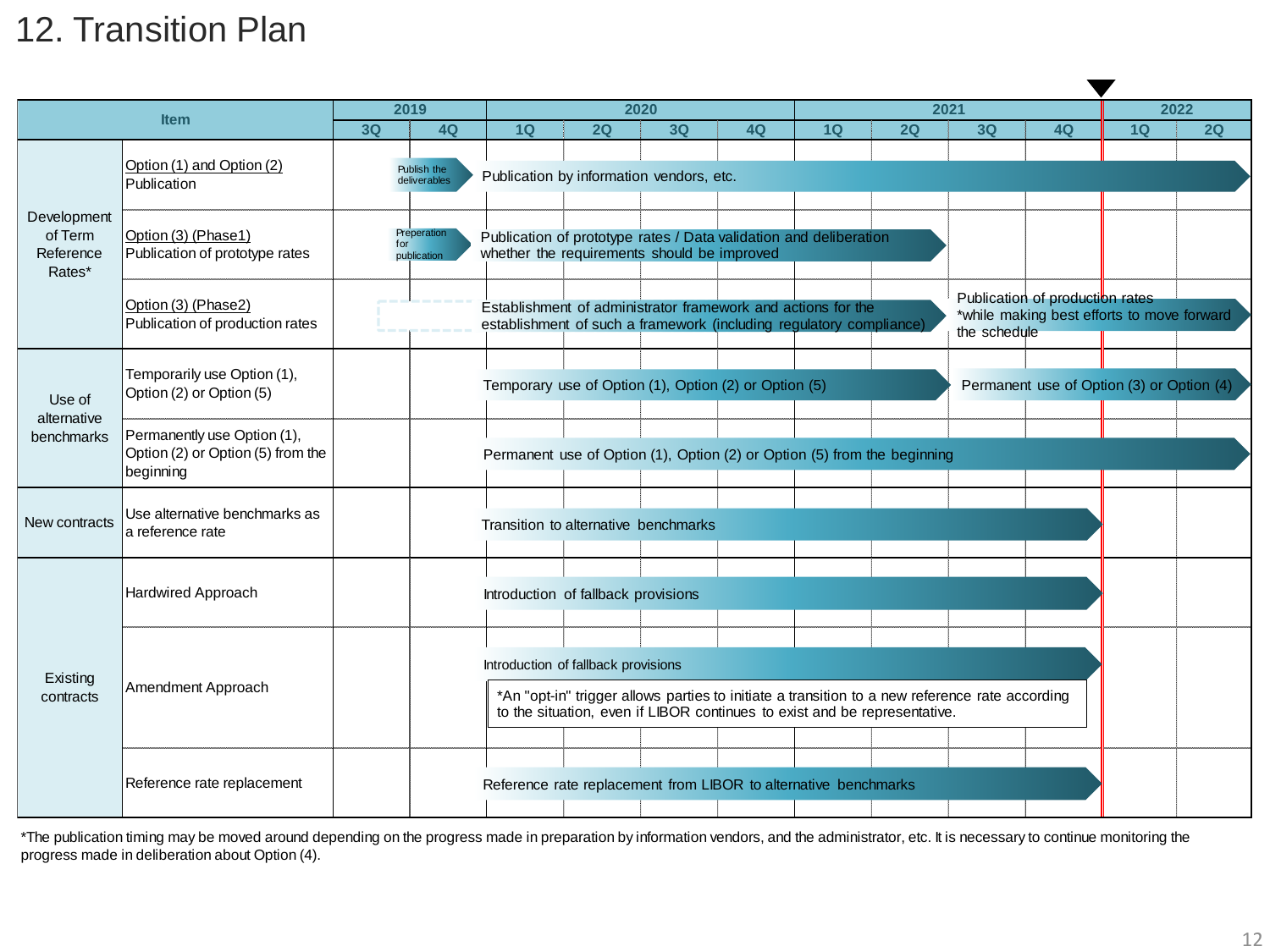# 13. Examples of Future Initiatives by Each Company

• In the midst of concerns about a possibility of the permanent discontinuation of LIBOR at as early as the end of 2021, each financial institution and non-financial corporate needs to take initiatives while bearing in mind the "end-2021" time limit.

|                                                                                                                | (1) Management-level and firm-wide initiatives<br>(example)                                                                                                                                                                                                                                                                                                                                                                                        |                                                                                                                                                                         | (2) Tasks in each department (example)                                                                                                                                                                                                                                                                                                                                                                                                                                                                                                                                               |
|----------------------------------------------------------------------------------------------------------------|----------------------------------------------------------------------------------------------------------------------------------------------------------------------------------------------------------------------------------------------------------------------------------------------------------------------------------------------------------------------------------------------------------------------------------------------------|-------------------------------------------------------------------------------------------------------------------------------------------------------------------------|--------------------------------------------------------------------------------------------------------------------------------------------------------------------------------------------------------------------------------------------------------------------------------------------------------------------------------------------------------------------------------------------------------------------------------------------------------------------------------------------------------------------------------------------------------------------------------------|
| <b>Development of</b><br>organizational<br>and governance<br>structure                                         | Establishment of sections and responsible<br>persons dedicated to addressing the permanent<br>discontinuation of JPY LIBOR<br>Establishment of internal governance structure<br>including development of policymaking process<br>Securing internal resources (staff, budget, etc.) to<br>realize the initiatives                                                                                                                                   | <b>Client services</b><br>(financial<br>institutions, etc.)<br><b>Financing and</b><br>accounting (non-<br>financial<br>corporates)                                     | (The client services departments of financial institutions, etc.) Preparation of FAQs for explanation<br>to clients, training, etc.<br>(For bilateral contracts) Consultation of regimes between borrowers and lenders<br>$\Rightarrow$ Deliberation on the transition to alternative benchmarks at an early stage by contract<br>amendments before fallback<br>Implementation of contract amendments (introduction of fallback provisions, etc.)<br>· (For securities companies, in addition to the above) Implementation of initiatives for investors in                           |
| <b>Identification of</b><br>instruments,<br>transactions,<br>and operations<br>referencing JPY<br><b>LIBOR</b> | Comprehensive identification of financial<br>instruments and transactions referencing JPY<br>LIBOR from among the company's entire<br>inventory<br>Identification of original contracts and provisions<br>for financial instruments and transactions<br>referencing JPY LIBOR<br>Identification of operations referencing JPY<br>LIBOR in the areas other than financial<br>transactions (e.g., financial accounting and<br>management accounting) | <b>Sales</b><br>(investor<br>services)<br><b>Financing</b><br>(financial<br>institutions, etc.)<br><b>Financing and</b><br>accounting (non-<br>financial<br>corporates) | coordination with issuers<br>(If deemed necessary) Holding investor meetings, supporting issuers to hold Bondholders'<br>$\Rightarrow$<br>Meetings, preparing FAQs, etc.<br>Identification of issues for financial accounting and deliberation on measures to solve the issues<br>Checking the possibility of whether the replacement benchmark of a hedged item and that of its<br>hedging instruments differ<br>Deliberation with the auditor on whether it is possible to apply hedge accounting<br>. (In case of using Option (2)) Deliberation on treatment of accrued interest |
| <b>Deliberation of</b><br>firm-wide<br>measures                                                                | Development of policy (with an eye on end-2021)<br>Choosing alternative benchmarks for JPY LIBOR<br>Assigning all tasks to the administrative level for<br>each department                                                                                                                                                                                                                                                                         | <b>System</b><br><b>Operation</b>                                                                                                                                       | Assessment of impact on systems and identification of requirements for system development<br>based on firm-wide policy<br>Establishment of administrative procedures and company rules based on the content of system<br>development<br>Establishment of administrative procedures in case of fallback which requires exceptional<br>treatment                                                                                                                                                                                                                                       |
|                                                                                                                |                                                                                                                                                                                                                                                                                                                                                                                                                                                    | <b>Risk management</b><br><b>Markets</b>                                                                                                                                | Deliberation on modification of models using JPY LIBOR (fair value calculation, VaR calculation,<br>etc.)<br>Management of operational risk including administrative and system risk<br>Deliberation on redeveloping methods for risk management and ALM for cases where assets and<br>liabilities referencing RFRs are on the balance sheet<br>Deliberation on measures to contain legal risk (risks arising from flaws in contracts or insufficiency                                                                                                                               |
|                                                                                                                |                                                                                                                                                                                                                                                                                                                                                                                                                                                    | Legal                                                                                                                                                                   | in explanation to clients, conduct risk arising from sales of instruments referencing JPY LIBOR,<br>etc.)<br>Revision of formats for loan and bond contracts, preparation of formats for amendment agreement                                                                                                                                                                                                                                                                                                                                                                         |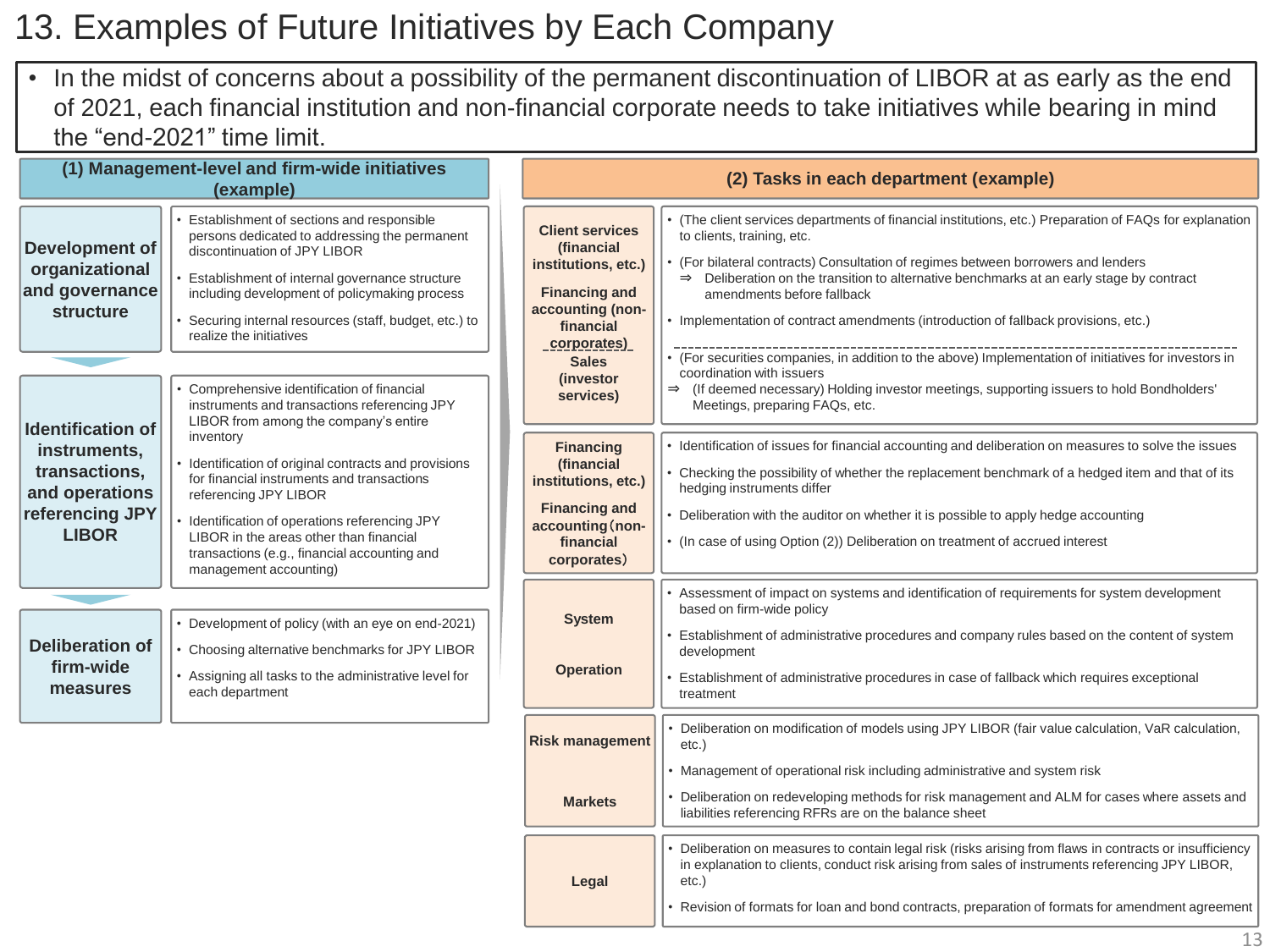# 14. Public Comments

- The purpose of the public consultation is to outline the outcome of the past deliberations in the Committee and seek comments regarding the future structure of JPY interest rate benchmarks from a wide range of relevant parties (for details on specific issues subject to public comments, see Appendix 5-a of the public consultation document).
- Based on the responses to the consultation, the Committee plans to publish the deliverables reflecting the outcome of the consultation around fall 2019.
	- Financial institutions, and interest rate benchmark users such as institutional investors and non-financial corporates will need to allow for sufficient time to prepare for the permanent discontinuation of LIBOR. In making operational preparations, it would be beneficial to keep an eye on foreign currency deliberations on interest rate benchmark reform and use the deliverables based on the public consultation as reference.

### **Submission guideline**

- (i) Submission deadline
- September 30, 2019
- (ii) Submission address
- $\checkmark$  Secretariat of the "Committee on Japanese Yen Interest Rate Benchmarks" (Market Infrastructure Division, Financial Markets Department, Bank of Japan)
- [post.fmd33@boj.or.jp](mailto:post.fmd33@boj.or.jp)
- (iii) Required information
- Your name (or the name of your organization)
- $\checkmark$  Contact information (telephone number and email address)
- $\checkmark$  Name of your organization (only if you belong to a corporate or any other type of organization)

### (iv) Notes

- JPY is assumed as the dominant currency and Japanese law as the applicable law
- $\checkmark$  Base your answers on the external conditions (e.g., status of international discussions and the status of deliberation on hedge accounting) at the time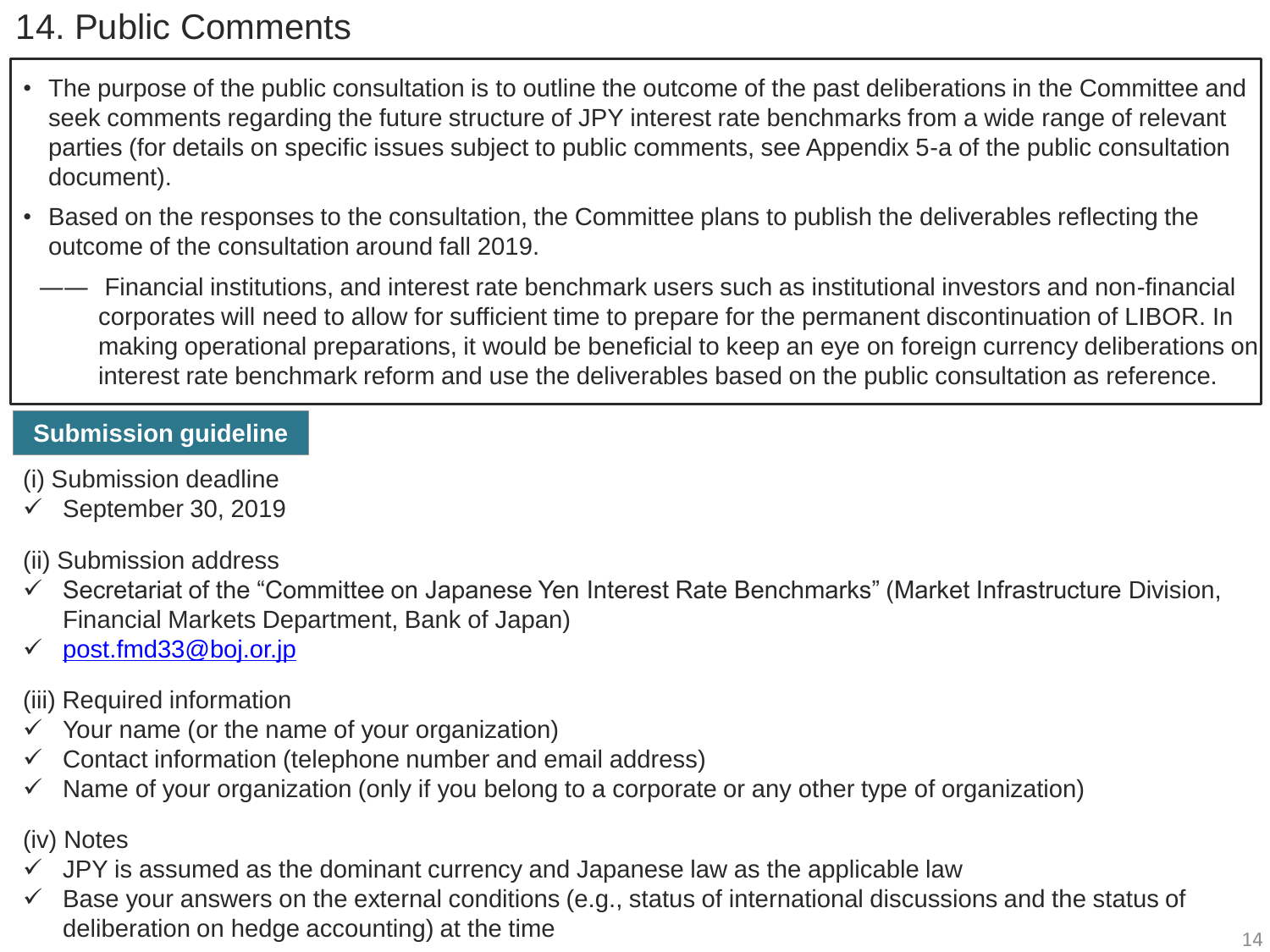Ref.1: Overview of Deliberation by Currency (Development of Term Reference Rates)

• Currently, deliberations on development of term reference rates based on OIS or futures referencing RFRs are ongoing in major currencies with the exception of Swiss franc.

Switzerland has been deliberating in the direction of using O/N RFR compounding as term reference rates.

| <b>Currency</b>                   | <b>Status of Deliberation</b>                                                                                                                                                                                                                                                                                                                                                                     |
|-----------------------------------|---------------------------------------------------------------------------------------------------------------------------------------------------------------------------------------------------------------------------------------------------------------------------------------------------------------------------------------------------------------------------------------------------|
| <b>USD</b>                        | • The ARRC is deliberating to develop a term reference rate based on future or OIS<br>referencing RFR (SOFR).<br>• The term reference rate is recommended to be prioritized as a replacement benchmark of<br>USD LIBOR when fallbacks are triggered.                                                                                                                                              |
| <b>GBP</b>                        | • The Working Group on Sterling Risk-Free Reference Rates is deliberating to develop a<br>term reference rate based on OIS referencing RFR (SONIA).                                                                                                                                                                                                                                               |
| <b>CHF</b>                        | • The National Working Group on Swiss Franc Reference Rates recommended using O/N<br>RFR (SARON) compounding as term reference rates (while shelving the development of<br>term reference rates based on OIS referencing SARON).                                                                                                                                                                  |
| <b>EUR</b>                        | • The Working Group on Euro Risk-Free Rates recommended calculating a term reference<br>rate based on OIS referencing RFR (€STR).<br>• The term reference rate is assumed to be used as a replacement benchmark for<br>EURIBOR when fallbacks are triggered (Note).                                                                                                                               |
| [Reference] ISDA<br>(Derivatives) | • ISDA conducted a public consultation on fallbacks for JPY, GBP, and CHF LIBOR (the<br>overwhelming majority of respondents preferred O/N RFR Compounding (Fixing in<br>Arrears)).<br>• ISDA is now conducting a supplemental consultation for USD LIBOR and others.<br>Note: This issue comes from the context of the EU Benchmarks Regulation which requires inclusion of a fallback provision |

[https://www.ecb.europa.eu/paym/initiatives/interest\\_rate\\_benchmarks/WG\\_euro\\_risk-free\\_rates/shared/pdf/20190227/2019-02-27\\_WG\\_on\\_euro\\_RFR\\_meeting\\_Minutes.pdf](https://www.ecb.europa.eu/paym/initiatives/interest_rate_benchmarks/WG_euro_risk-free_rates/shared/pdf/20190227/2019-02-27_WG_on_euro_RFR_meeting_Minutes.pdf) 15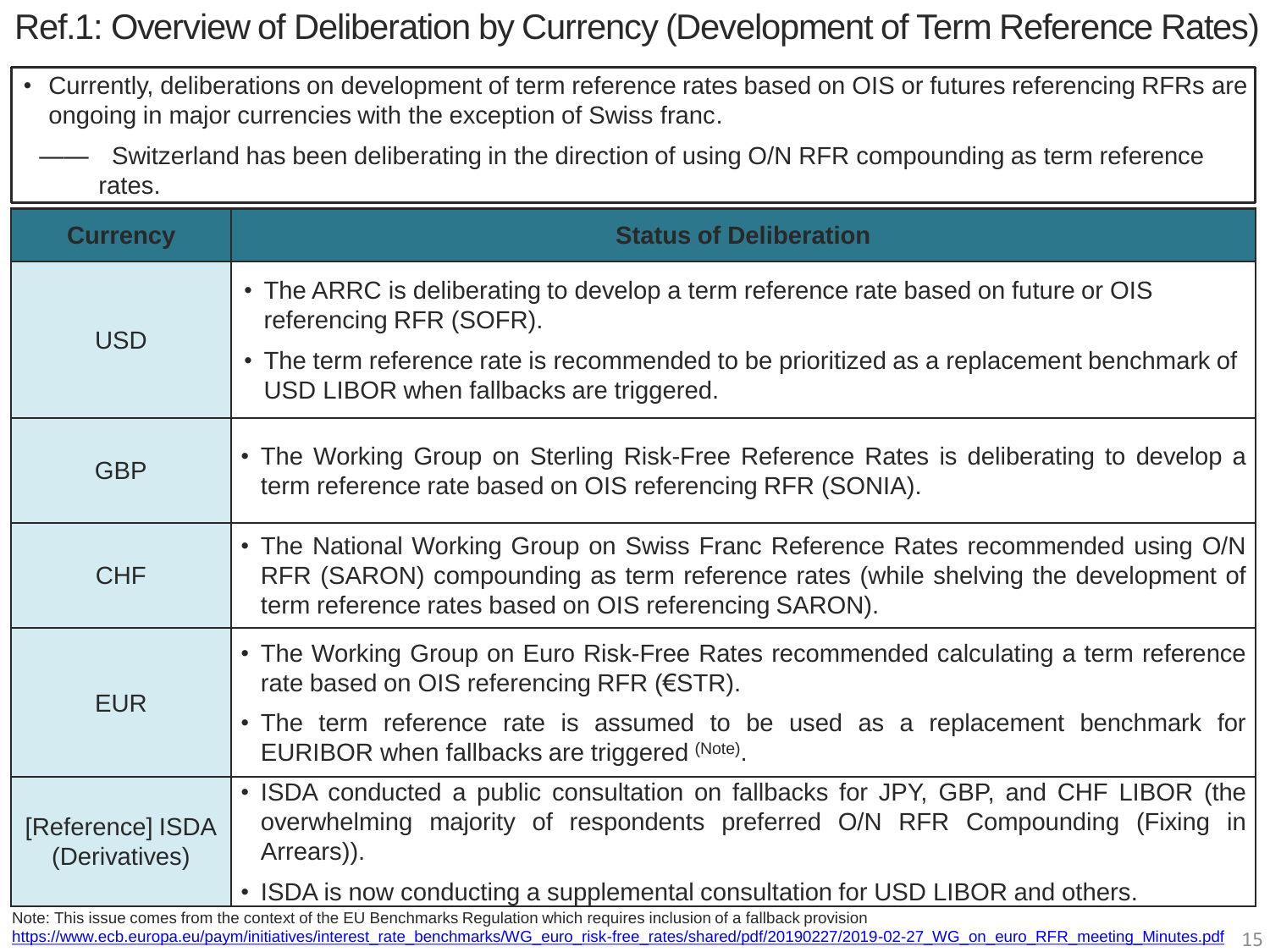### Ref.2: Members and Observers of the Committee



**Observers** 

- JBA TIBOR Administration
- International Swaps and Derivatives Association
- Financial Law Board
- Tokyo Financial Exchange
- Japan Securities Clearing Corporation
- Japanese Bankers Association
- Japan Securities Dealers Association
- Financial Services Agency
- Bank of Japan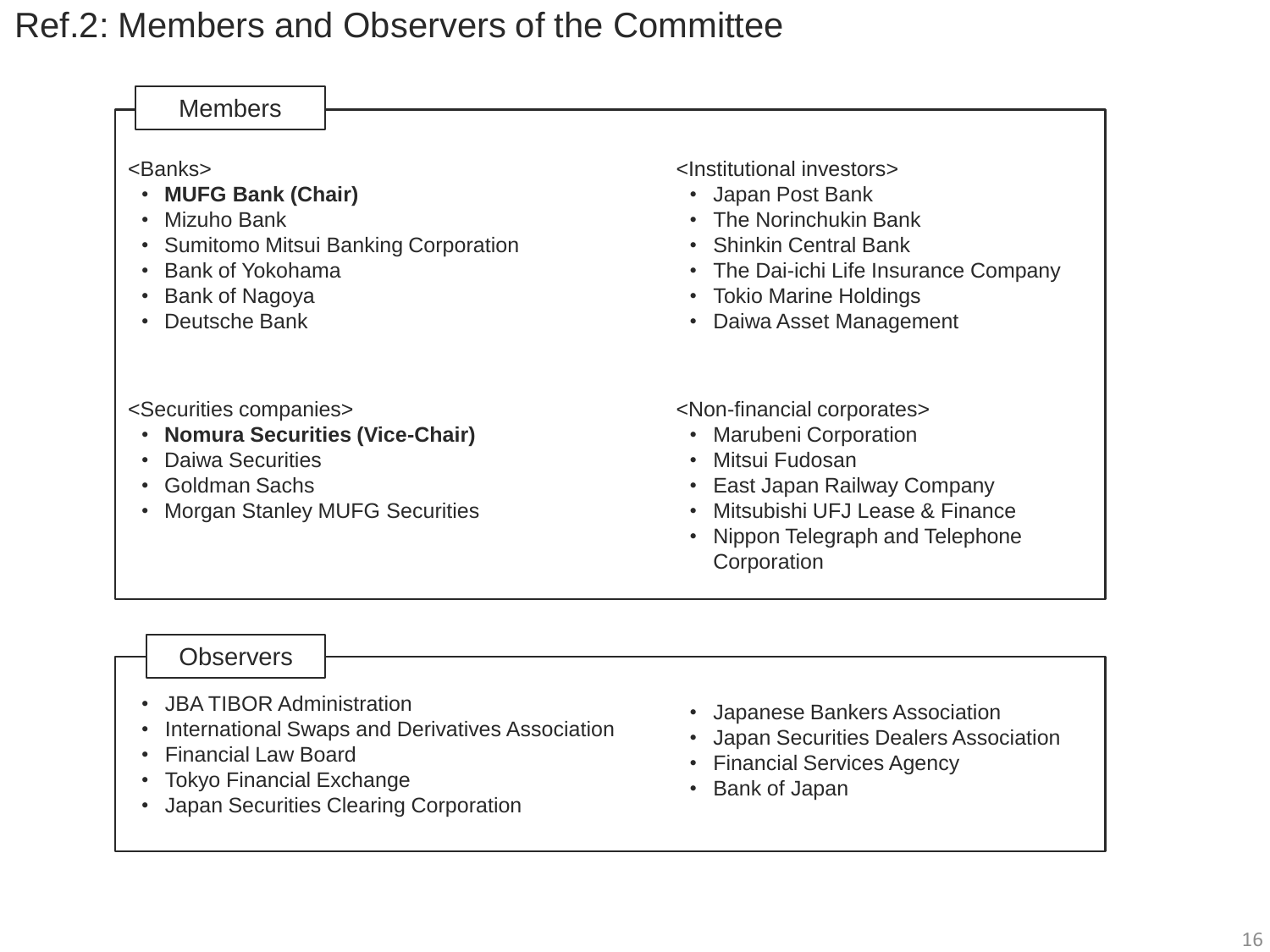Ref.3: Requirements for Options (1) and (2)



\* When the final requirements are decided, it is necessary to be aware that there are cases overseas where the simple average is used, in addition to compounding and that there are several cases overseas regarding the number of business days from the last day of the Calculation Period to the Payment Date.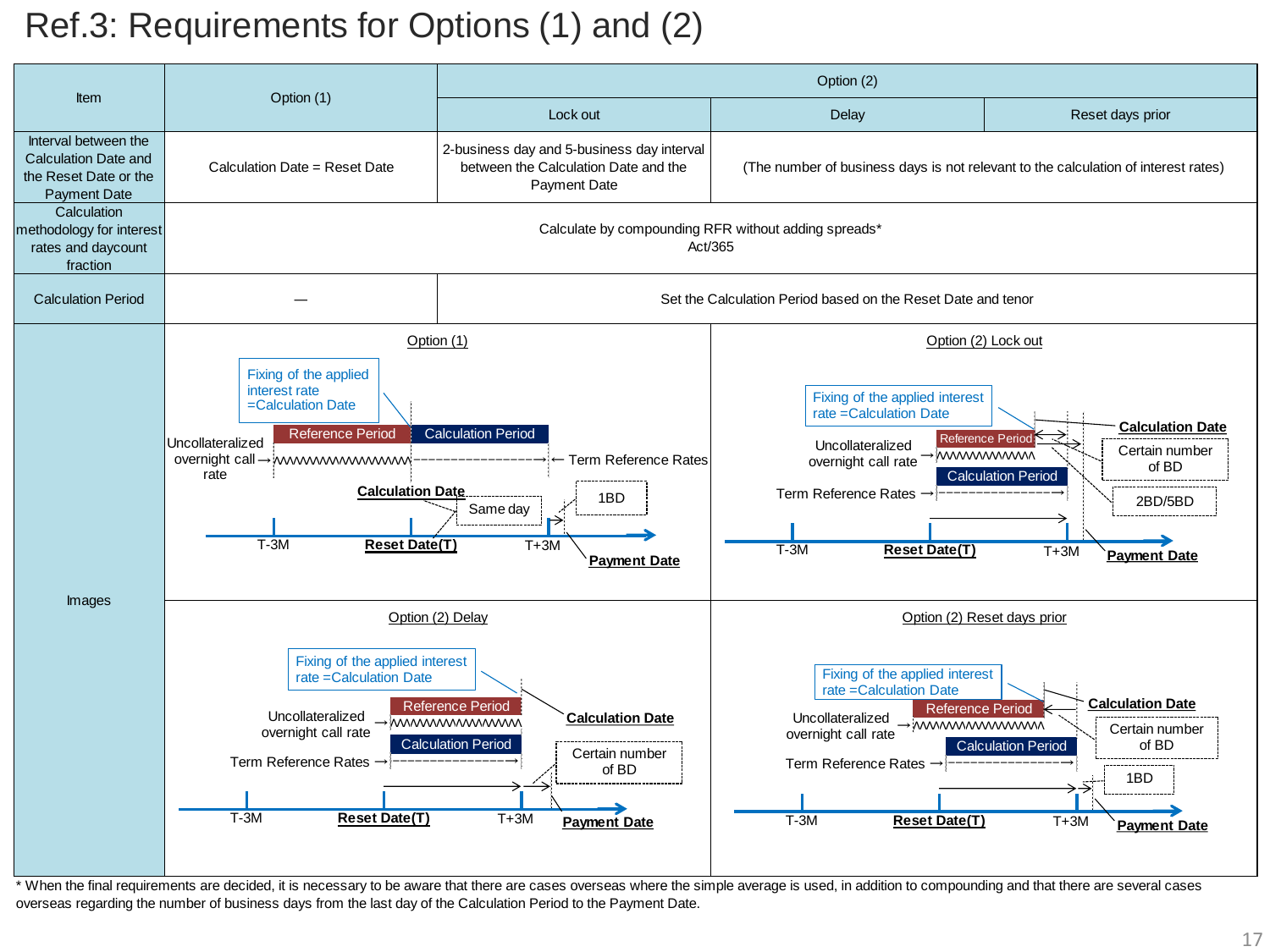### Ref.3: Requirements for Option (3)

| <b>Item</b>                    | Option (3)                                                                                                                                                                                                   |
|--------------------------------|--------------------------------------------------------------------------------------------------------------------------------------------------------------------------------------------------------------|
| 1. Data                        | · Spot-starting outright OIS transactions (tenor:1M, 3M, 6M)                                                                                                                                                 |
|                                | Executed transactions on a Tokyo business day                                                                                                                                                                |
|                                | Centrally-cleared transactions (JSCC and LCH)                                                                                                                                                                |
|                                | Executed rates, notional amounts, executed date and time                                                                                                                                                     |
|                                | Best bids and offers and other data, date and time of submission, dealer name                                                                                                                                |
| 2. Calculation date and time / | Calculation date and time : 15:00 JST on a Tokyo business day                                                                                                                                                |
| publication time               | Publication time: 17:00 JST on the same day                                                                                                                                                                  |
| 3. Data capturing time window  | Phase 1: All day (24 hours)                                                                                                                                                                                  |
|                                | Phase 2 : A specific time window or all day (24 hours)                                                                                                                                                       |
| 4. Data capturing method       | Phase 1 : Capture all data (threshold will be zero)                                                                                                                                                          |
|                                | Phase 2 : Capture all data (threshold will be zero for the time being)                                                                                                                                       |
| 5. Calculation methodology     | If the total notional amount of executed transactions is equal to or greater than the threshold, executed<br>transaction data will only be used. Otherwise, only quote data will be used (waterfall method). |
|                                | In the waterfall method, it is assumed that data will be prioritized for use in the order below.                                                                                                             |
|                                | (1) Executed transaction data                                                                                                                                                                                |
|                                | (2) Tradeable quote data on CLOBs                                                                                                                                                                            |
|                                | (3) Pair of tradeable quote data on voice brokers (bid and offer)                                                                                                                                            |
|                                | (4) Tradeable quote data on voice brokers                                                                                                                                                                    |
|                                | (5) Pair of quote data on voice brokers (bid and offer)                                                                                                                                                      |
|                                | An appropriate contingency plan will be deliberated in advance when the benchmarks cannot be                                                                                                                 |
|                                | calculated by the above waterfall (e.g., continuous use of preceding benchmarks).                                                                                                                            |
| 6. Outlier check               | Statistical method (percentile estimation)                                                                                                                                                                   |
| 7. Quality-weighted average    | Quote data on voice brokers will be weighted by the inverse of the spread between best bid and offer.                                                                                                        |
| 8. Data sources                | Around 3 voice brokers                                                                                                                                                                                       |

\* The above requirements do not deny measures taken mainly by brokers to increase OIS liquidity (e.g., introduction of auctions).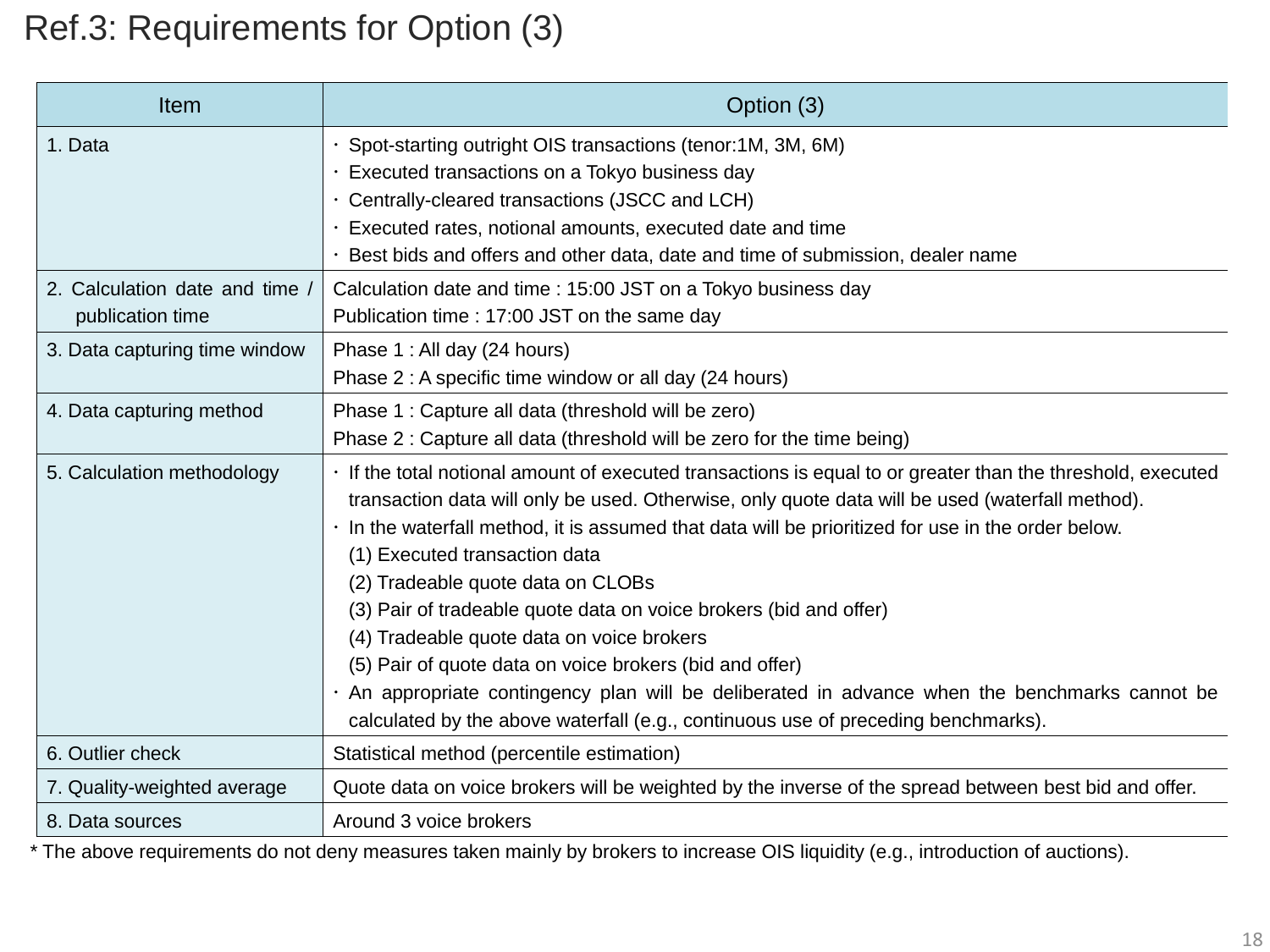### Ref.4: Process for Amending or Adopting Fallback Provisions for FRNs

- If the permanent discontinuation of JPY LIBOR is announced, bonds referencing JPY LIBOR must be transitioned from JPY LIBOR to a replacement rate.
- As for publicly offered bonds for which fallback provisions contemplating the permanent discontinuation of JPY LIBOR are not in place, a Bondholders' Meeting must be held in principle to adopt fallback provisions, considering their characteristics, including liquidity, anonymity, and holder diversity. (As for privately placed bonds, it might be possible to assume that this could be done after directly gaining consent from each bondholder.)
- The timing for introducing or amending fallback provisions could be either (a) before or (b) after the permanent discontinuation of JPY LIBOR. However, taking into account operations including those for interest payments after the activation of fallbacks, for smooth transition, it would be desirable to introduce or amend fallback provisions in advance by holding a Bondholders' Meeting before the permanent discontinuation of JPY LIBOR.